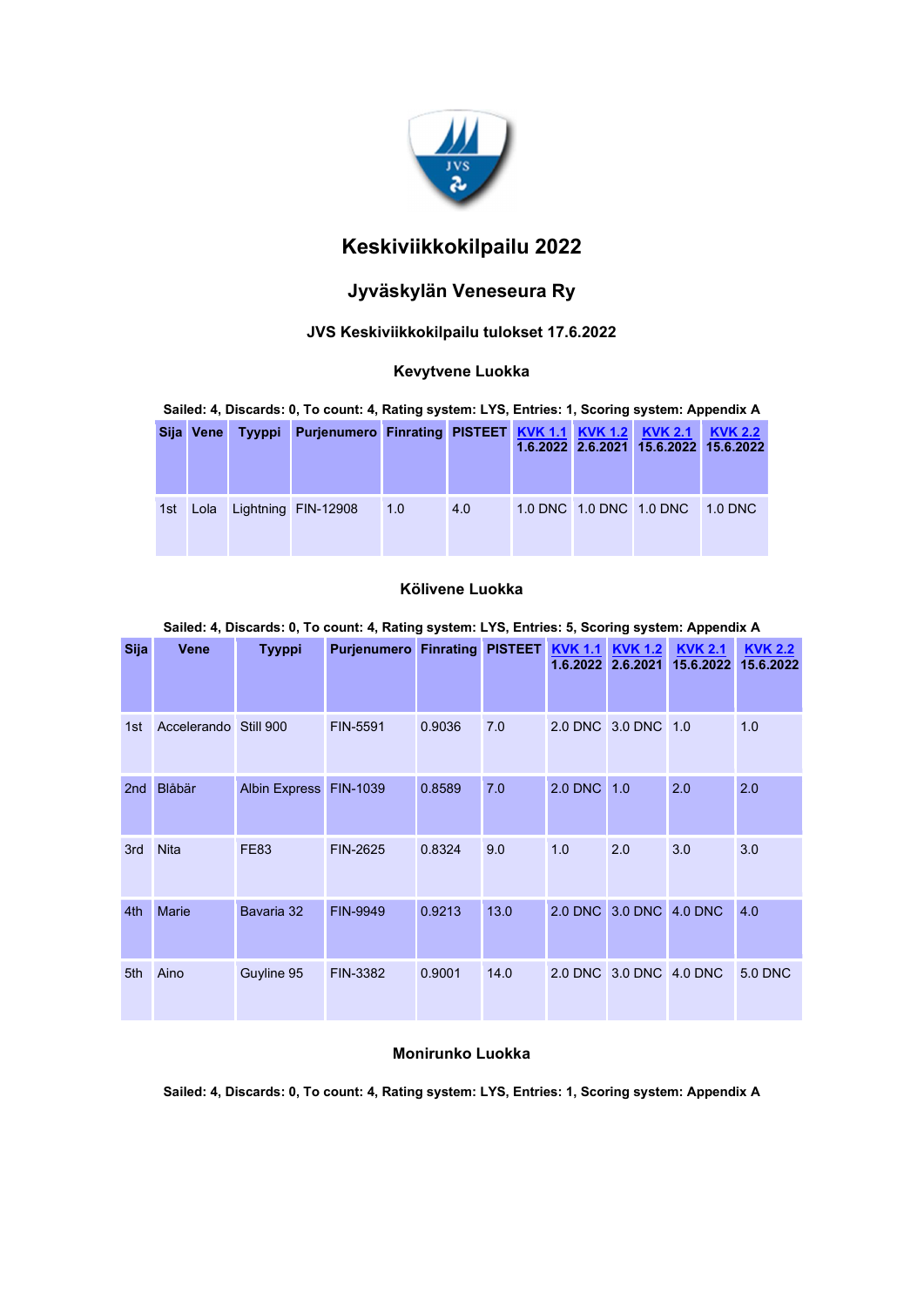| <b>Sija</b> | Vene | <b>Tyyppi</b>                    | Purjenumero Finrating PISTEET KVK 1.1 KVK 1.2 KVK 2.1 |       |     |  |                                 | <b>KVK 2.2</b><br>1.6.2022 2.6.2021 15.6.2022 15.6.2022 |
|-------------|------|----------------------------------|-------------------------------------------------------|-------|-----|--|---------------------------------|---------------------------------------------------------|
|             |      | 1st Flying By Farrier 31 FIN-115 |                                                       | 1.126 | 4.0 |  | 1.0 DNC 1.0 DNC 1.0 DNC 1.0 DNC |                                                         |

KVK 1.1 - Kevytvene Luokka - 1.6.2022 at 18:05

|  |  |  |  |  | Start: Start 1, Finishes: Finish time, Time: 18:20, Wind dir: S, Ave wind: 2-5 m/s |
|--|--|--|--|--|------------------------------------------------------------------------------------|
|--|--|--|--|--|------------------------------------------------------------------------------------|

|              | Sija Vene Tyyppi | <b>Purjenumero Finrating Points Place</b> |     |     |            |
|--------------|------------------|-------------------------------------------|-----|-----|------------|
| $\mathbf{1}$ |                  | Lola Lightning FIN-12908                  | 1.0 | 1.0 | <b>DNC</b> |

### KVK 1.2 - Kevytvene Luokka - 2.6.2021 at 19:10

Start: Start 1, Finishes: Finish time, Time: 19:10, Wind dir: S, Ave wind: 3-4m/s

|                | Sija Vene Tyyppi | <b>Purjenumero Finrating Points Place</b> |     |     |            |
|----------------|------------------|-------------------------------------------|-----|-----|------------|
| $\overline{1}$ |                  | Lola Lightning FIN-12908                  | 1.0 | 1.0 | <b>DNC</b> |

KVK 2.1 - Kevytvene Luokka - 15.6.2022 at 18:10

#### Start: Start 1, Finishes: Finish time, Time: 18:10, Wind dir: NW, Ave wind: 8-9m/s

| Sija Vene | Tyyppi Purjenumero Finrating Points Place |     |     |            |
|-----------|-------------------------------------------|-----|-----|------------|
| Lola      | Lightning FIN-12908                       | 1.0 | 1.0 | <b>DNC</b> |

KVK 2.2 - Kevytvene Luokka - 15.6.2022 at 19:00

Start: Start 1, Finishes: Finish time, Time: 18:42:00, Wind dir: NW, Ave wind: 8-9m/s

|  | Sija Vene Tyyppi Purjenumero Finrating Points Place |     |     |            |
|--|-----------------------------------------------------|-----|-----|------------|
|  | Lola Lightning FIN-12908                            | 1.0 | 1.0 | <b>DNC</b> |

KVK 1.1 - Kölivene Luokka - 1.6.2022 at 18:05

Start: Start 1, Finishes: Finish time, Time: 18:20, Wind dir: S, Ave wind: 2-5 m/s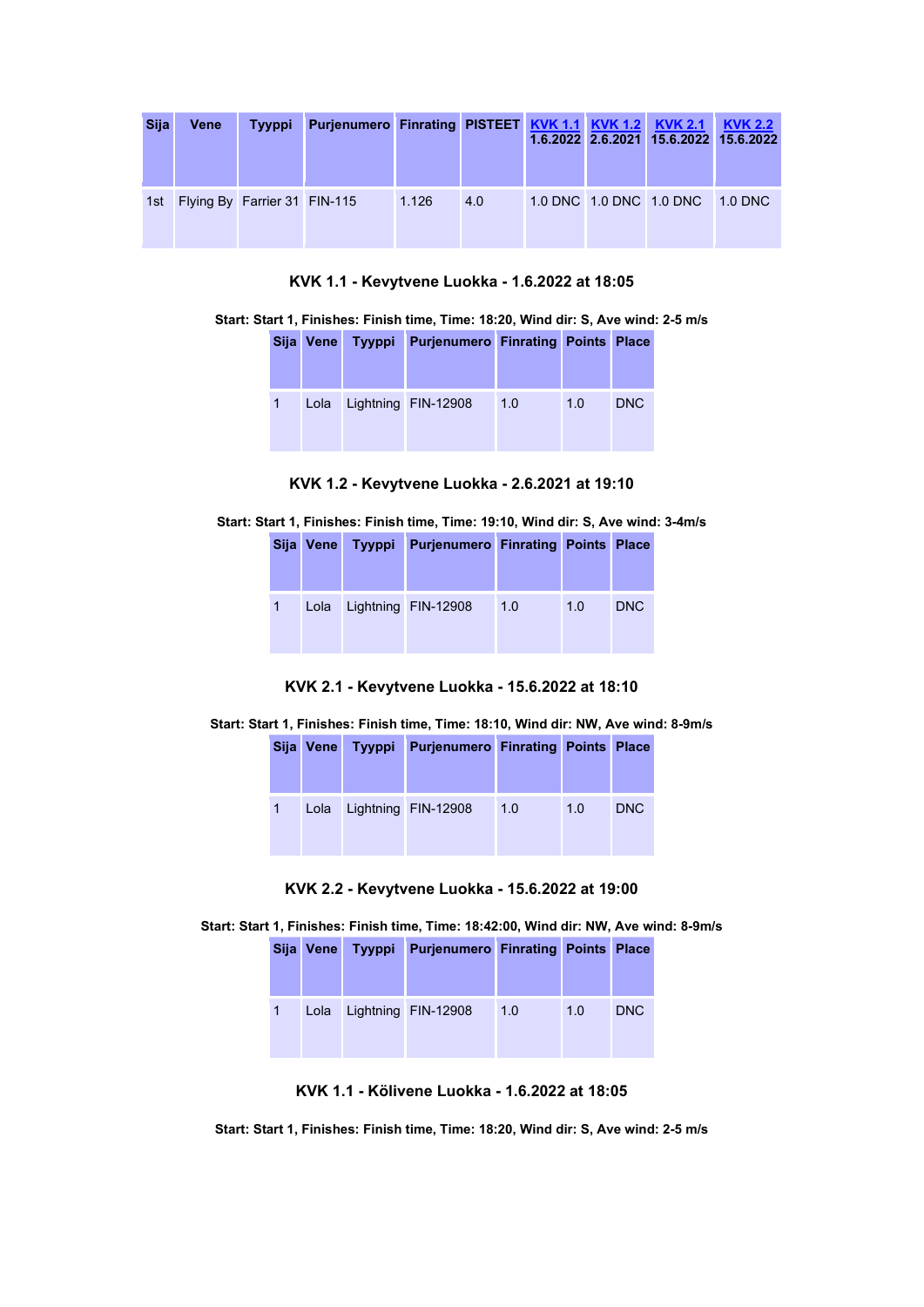| <b>Sija</b>   | <b>Vene</b>  | <b>Tyyppi</b>          | <b>Purjenumero Finrating Points</b> |        |     | <b>Finish</b>    |            | <b>Elapsed Corrected</b> |
|---------------|--------------|------------------------|-------------------------------------|--------|-----|------------------|------------|--------------------------|
|               |              |                        |                                     |        |     |                  |            |                          |
| 1             | <b>Nita</b>  | <b>FE83</b>            | FIN-2625                            | 0.8324 | 1.0 | 18:59:41 0:39:41 |            | 0:33:02                  |
| 2             | Accelerando  | Still 900              | <b>FIN-5591</b>                     | 0.9036 | 2.0 |                  | <b>DNC</b> |                          |
| 2             | Blåbär       | Albin Express FIN-1039 |                                     | 0.8589 | 2.0 |                  | <b>DNC</b> |                          |
| 2             | <b>Marie</b> | Bavaria 32             | <b>FIN-9949</b>                     | 0.9213 | 2.0 |                  | <b>DNC</b> |                          |
| $\mathcal{P}$ | Aino         | Guyline 95             | FIN-3382                            | 0.9001 | 2.0 |                  | <b>DNC</b> |                          |

KVK 1.2 - Kölivene Luokka - 2.6.2021 at 19:10

|  |  | Start: Start 1, Finishes: Finish time, Time: 19:10, Wind dir: S, Ave wind: 3-4m/s |
|--|--|-----------------------------------------------------------------------------------|
|  |  |                                                                                   |

| <b>Sija</b> | <b>Vene</b>           | <b>Tyyppi</b>          | <b>Purjenumero Finrating Points</b> |        |     | <b>Finish</b>    |            | <b>Elapsed Corrected</b> |
|-------------|-----------------------|------------------------|-------------------------------------|--------|-----|------------------|------------|--------------------------|
| 1           | Blåbär                | Albin Express FIN-1039 |                                     | 0.8589 | 1.0 | 19:38:19 0:28:19 |            | 0:24:19                  |
| 2           | <b>Nita</b>           | <b>FE83</b>            | <b>FIN-2625</b>                     | 0.8324 | 2.0 | 19:42:33 0:32:33 |            | 0:27:06                  |
| 3           | Accelerando Still 900 |                        | FIN-5591                            | 0.9036 | 3.0 |                  | <b>DNC</b> |                          |
| 3           | <b>Marie</b>          | Bavaria 32             | FIN-9949                            | 0.9213 | 3.0 |                  | <b>DNC</b> |                          |
| 3           | Aino                  | Guyline 95             | FIN-3382                            | 0.9001 | 3.0 |                  | <b>DNC</b> |                          |

KVK 2.1 - Kölivene Luokka - 15.6.2022 at 18:10

|  |  | Start: Start 1, Finishes: Finish time, Time: 18:10, Wind dir: NW, Ave wind: 8-9m/s |
|--|--|------------------------------------------------------------------------------------|
|  |  |                                                                                    |

| <b>Sija</b>   | <b>Vene</b>           | <b>Tyyppi</b>          | <b>Purjenumero Finrating Points</b> |        |     | <b>Finish</b>      | <b>Elapsed Corrected</b> |
|---------------|-----------------------|------------------------|-------------------------------------|--------|-----|--------------------|--------------------------|
| 1             | Accelerando Still 900 |                        | FIN-5591                            | 0.9036 | 1.0 | $18:31:16$ 0:21:16 | 0:19:13                  |
| $\mathcal{P}$ | <b>Blåbär</b>         | Albin Express FIN-1039 |                                     | 0.8589 | 2.0 | 18:32:43 0:22:43   | 0:19:31                  |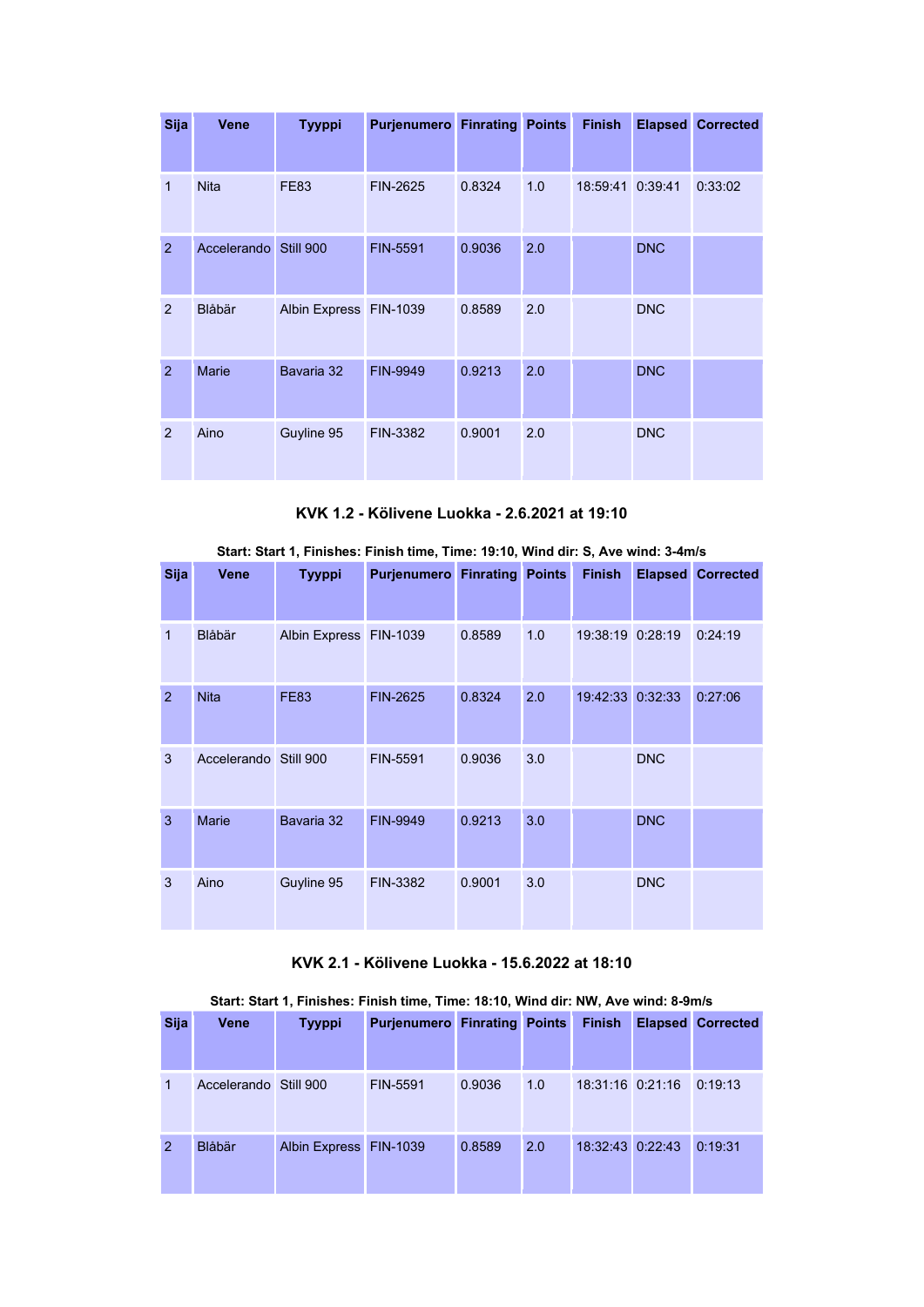| <b>Sija</b>    | <b>Vene</b> | <b>Tyyppi</b> | <b>Purjenumero Finrating Points</b> |        |     | <b>Finish</b>    |            | <b>Elapsed Corrected</b> |
|----------------|-------------|---------------|-------------------------------------|--------|-----|------------------|------------|--------------------------|
|                |             |               |                                     |        |     |                  |            |                          |
| 3              | <b>Nita</b> | <b>FE83</b>   | FIN-2625                            | 0.8324 | 3.0 | 18:34:36 0:24:36 |            | 0:20:29                  |
| $\overline{4}$ | Marie       | Bavaria 32    | FIN-9949                            | 0.9213 | 4.0 |                  | <b>DNC</b> |                          |
| $\overline{4}$ | Aino        | Guyline 95    | FIN-3382                            | 0.9001 | 4.0 |                  | <b>DNC</b> |                          |

KVK 2.2 - Kölivene Luokka - 15.6.2022 at 19:00

|  | Start: Start 1. Finishes: Finish time. Time: 18:42:00. Wind dir: NW. Ave wind: 8-9m/s |  |  |  |
|--|---------------------------------------------------------------------------------------|--|--|--|
|  |                                                                                       |  |  |  |

| <b>Sija</b>    | Vene                  | Tyyppi                 | <b>Purjenumero Finrating</b> |        | <b>Points</b> | <b>Finish</b>    | <b>Elapsed</b> | <b>Corrected</b> |
|----------------|-----------------------|------------------------|------------------------------|--------|---------------|------------------|----------------|------------------|
|                |                       |                        |                              |        |               |                  |                |                  |
| 1              | Accelerando Still 900 |                        | FIN-5591                     | 0.9036 | 1.0           | 19:03:11 0:21:11 |                | 0:19:08          |
| $\overline{2}$ | Blåbär                | Albin Express FIN-1039 |                              | 0.8589 | 2.0           | 19:05:14 0:23:14 |                | 0:19:57          |
| 3              | <b>Nita</b>           | <b>FE83</b>            | FIN-2625                     | 0.8324 | 3.0           | 19:07:36 0:25:36 |                | 0:21:19          |
| $\overline{4}$ | <b>Marie</b>          | Bavaria 32             | <b>FIN-9949</b>              | 0.9213 | 4.0           | 19:07:44 0:25:44 |                | 0:23:42          |
| 5              | Aino                  | Guyline 95             | FIN-3382                     | 0.9001 | 5.0           |                  | <b>DNC</b>     |                  |

KVK 1.1 - Monirunko Luokka - 1.6.2022 at 18:05

Start: Start 1, Finishes: Finish time, Time: 18:20, Wind dir: S, Ave wind: 2-5 m/s

| <b>Sija</b> | Vene | <b>Tyyppi</b>                | <b>Purjenumero Finrating Points Place</b> |       |     |            |
|-------------|------|------------------------------|-------------------------------------------|-------|-----|------------|
|             |      | Flying By Farrier 31 FIN-115 |                                           | 1.126 | 1.0 | <b>DNC</b> |

KVK 1.2 - Monirunko Luokka - 2.6.2021 at 19:10

Start: Start 1, Finishes: Finish time, Time: 19:10, Wind dir: S, Ave wind: 3-4m/s